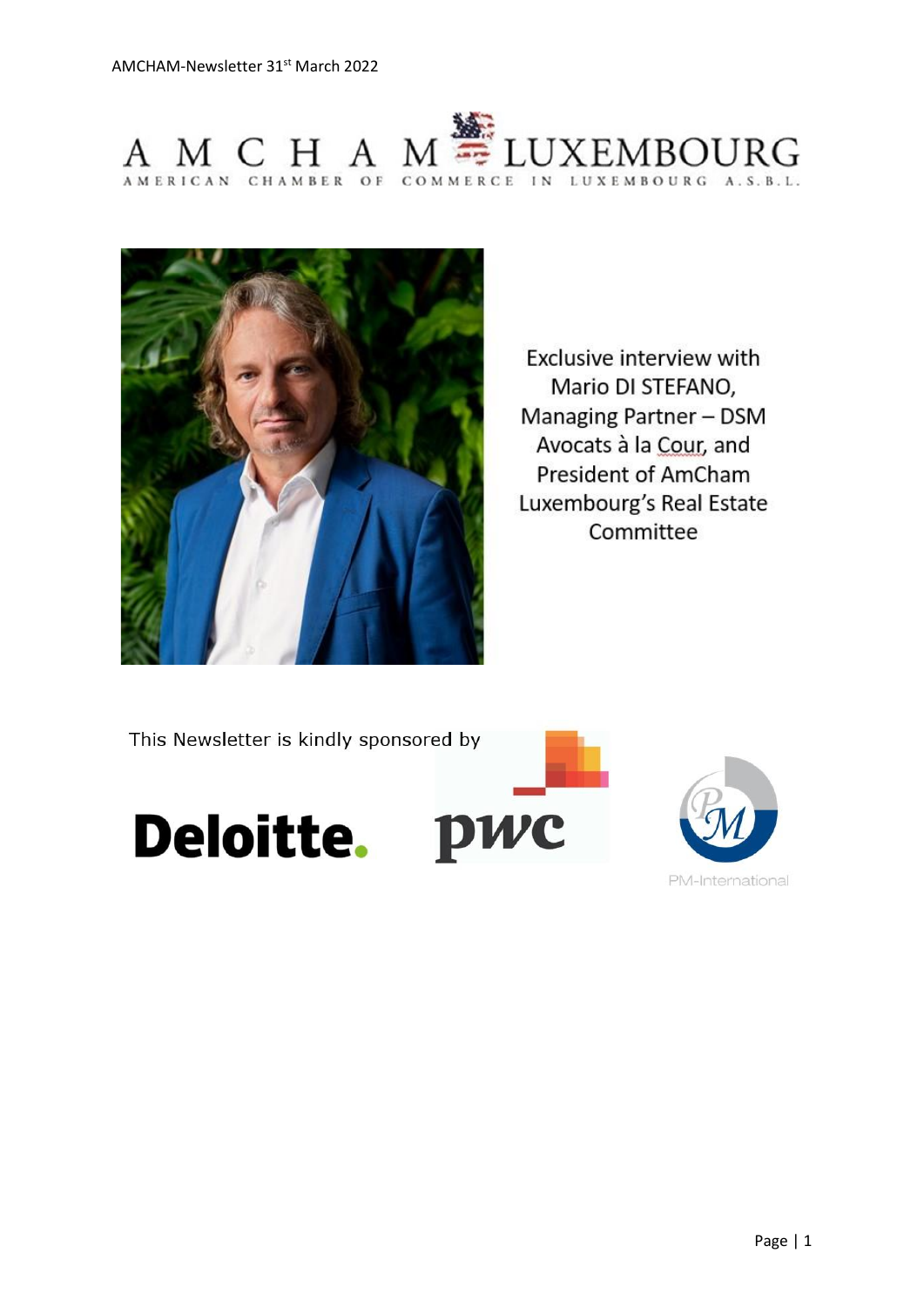

**A Message from our Chairman, Paul Schonenberg**

**Read [here](https://send.lola.lu/t/d-l-fphkhk-tdxlhyduy-r/)**

**Due to the Easter holiday period, our next scheduled newsletter will be the 21st of April.**

# **Have a safe and pleasant Easter holiday.**



**Interview with Mario DI STEFANO, Managing Partner – DSM Avocats à la Cour**

**Read [here](https://send.lola.lu/t/d-l-fphkhk-tdxlhyduy-y/)**



**PM-International supports humanitarian aid in Ukraine with 1 million Euros**

**Read [here](https://send.lola.lu/t/d-l-fphkhk-tdxlhyduy-j/)**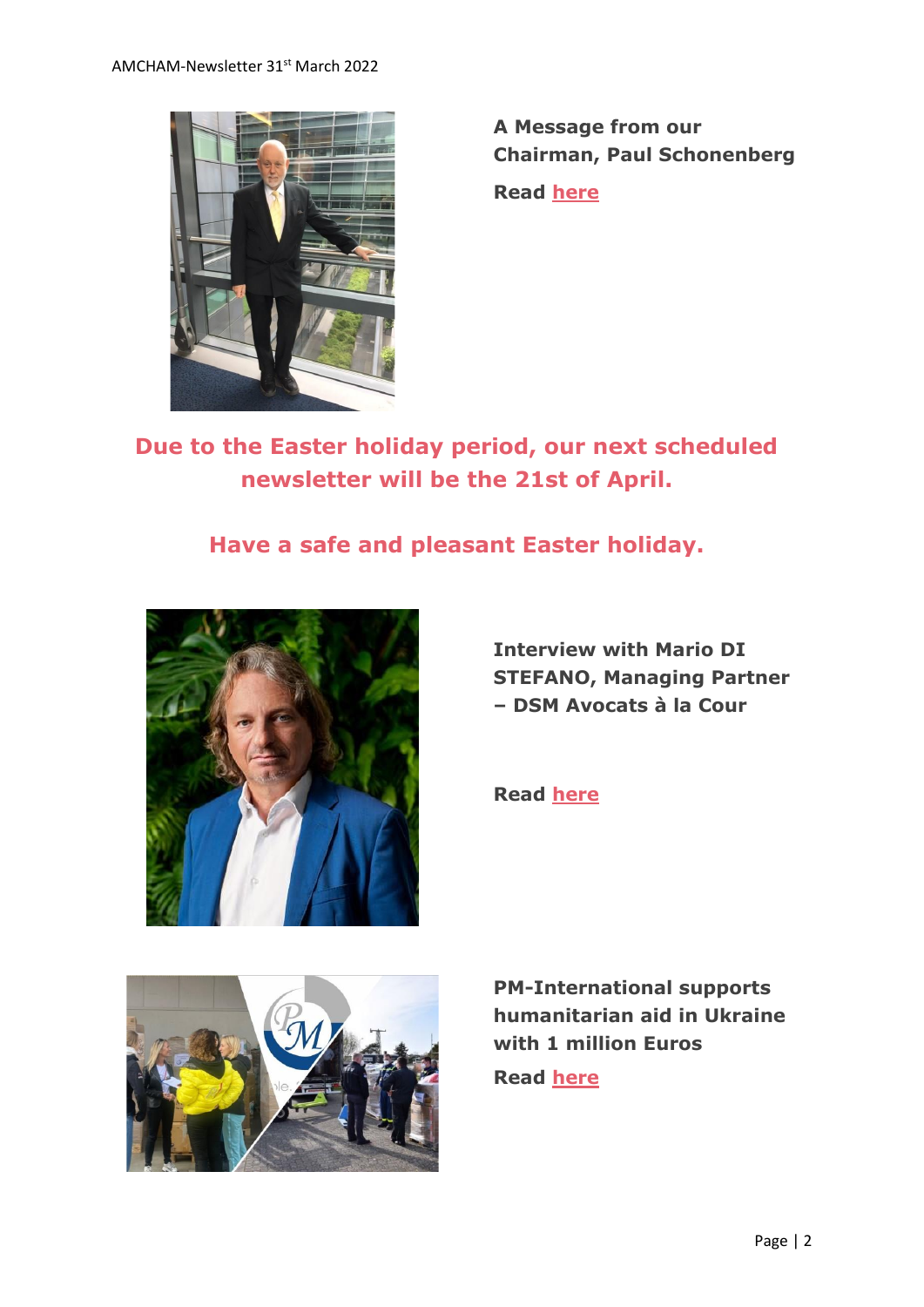

**AmCham Member Benefits Club launches its MBC Cardholder specials Offers page for April 2022**

**Click [here](https://send.lola.lu/t/d-l-fphkhk-tdxlhyduy-t/) to find the latest MBC Partner benefits for the month of April**





**H.E. Nicole Bintner-Bakshian, Ambassador of the Grand Duchy of Luxembourg to the United States officially installs Paul Binsfeld as Honorary Consul to Arizona and New Mexico and meets with Arizona Leaders**

#### **Read [here](https://send.lola.lu/t/d-l-fphkhk-tdxlhyduy-i/)**

**Crypto innovation and government regulation in times of war**

**More details [here](https://send.lola.lu/t/d-l-fphkhk-tdxlhyduy-d/)**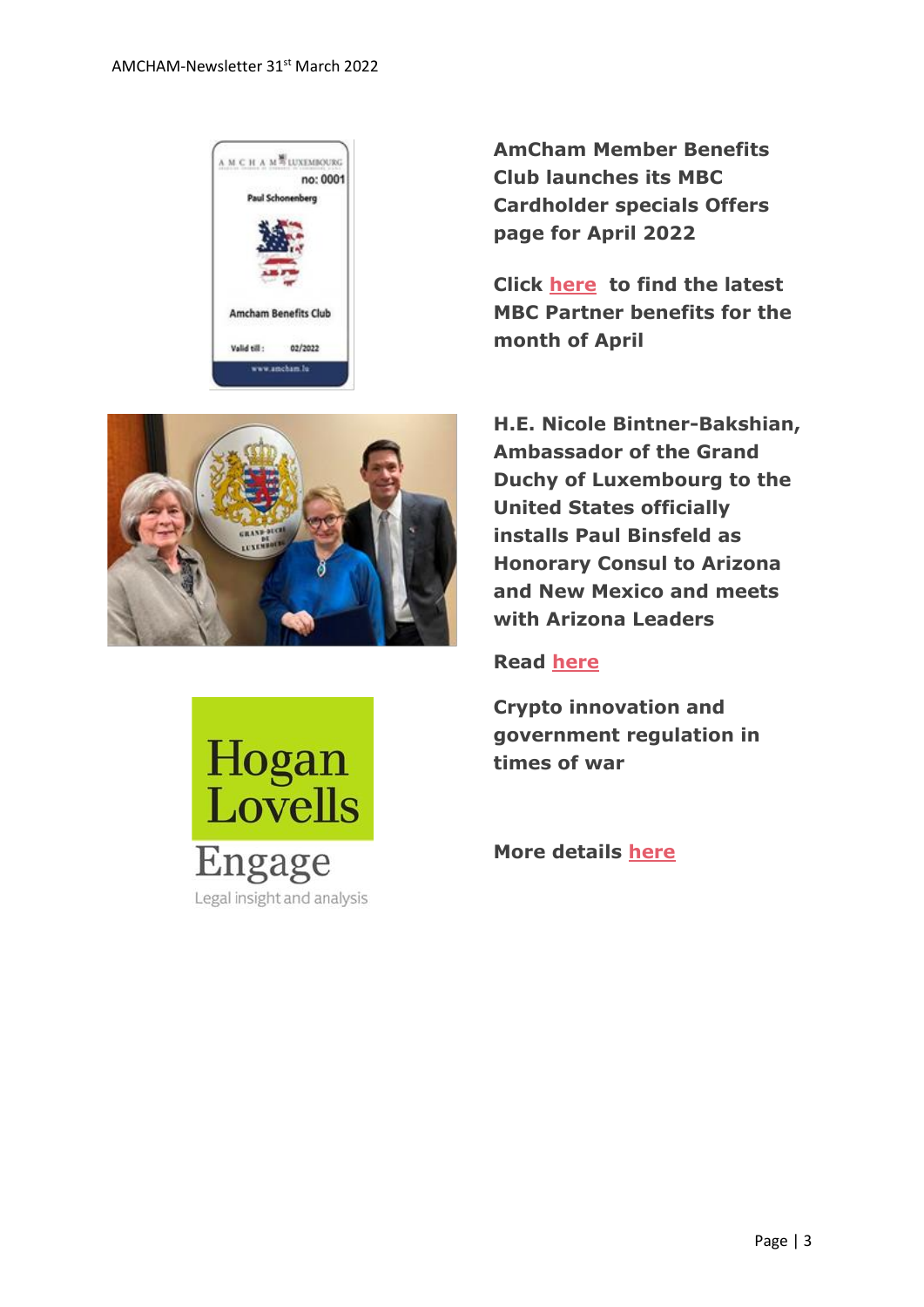

## **ICT SPRING 2022 - Beyond Frontiers**

## **GLOBAL TECH CONFERENCE / JUNE 30-JULY 1, 2022**

A two-day event that facilitates the meeting of minds, encourages emulation and networking with industry leaders.

#### **Click [here](https://send.lola.lu/t/d-l-fphkhk-tdxlhyduy-h/)**

**Immigration update: Ukraine crisis and what companies in Luxembourg need to know Read [here](https://send.lola.lu/t/d-l-fphkhk-tdxlhyduy-k/)**

# **FRAGOMEN**

# **Russia-Ukraine Crisis:**

**Resources and crisis** management pointers for employers



**AMCHAM in partnership with SPUERKEESS, LALUX and the Luxembourg Chamber of Commerce, plan for supporting the Ukrainian refugees...**

**Read [here](https://send.lola.lu/t/d-l-fphkhk-tdxlhyduy-u/)**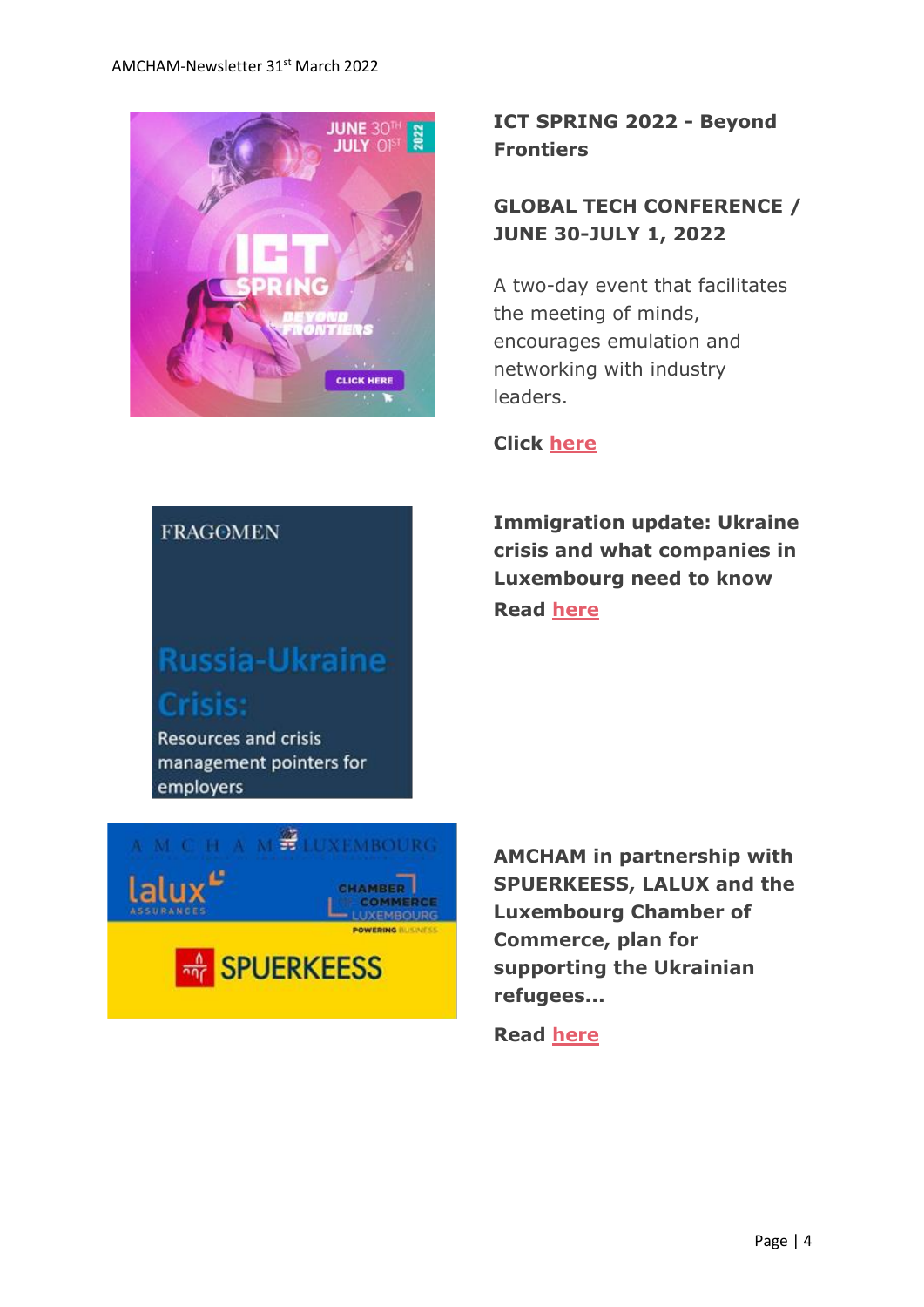

**International School of Luxembourg - Virtual Lower School Open house More details [here](https://send.lola.lu/t/d-l-fphkhk-tdxlhyduy-o/)**





#### **Ukraine war makes migration festival poignant event**

What used to be a mass event at the LuxExpo, is now spread out over smaller happenings - with many taking place in trains

#### **Read [h](https://send.lola.lu/t/d-l-fphkhk-tdxlhyduy-b/)[ere](https://send.lola.lu/t/d-l-fphkhk-tdxlhyduy-n/)**

**To access CLAE festival website click [here](https://send.lola.lu/t/d-l-fphkhk-tdxlhyduy-p/)**

**Extension of the bilateral tax agreements between Luxembourg and border countries.**

#### **Read [here](https://send.lola.lu/t/d-l-fphkhk-tdxlhyduy-x/)**

*Correction The link to the article from the 24th of March "Contribution to the Chamber of Employees 2022" was incorrect.*

*For the updated link, click [here](https://send.lola.lu/t/d-l-fphkhk-tdxlhyduy-m/)*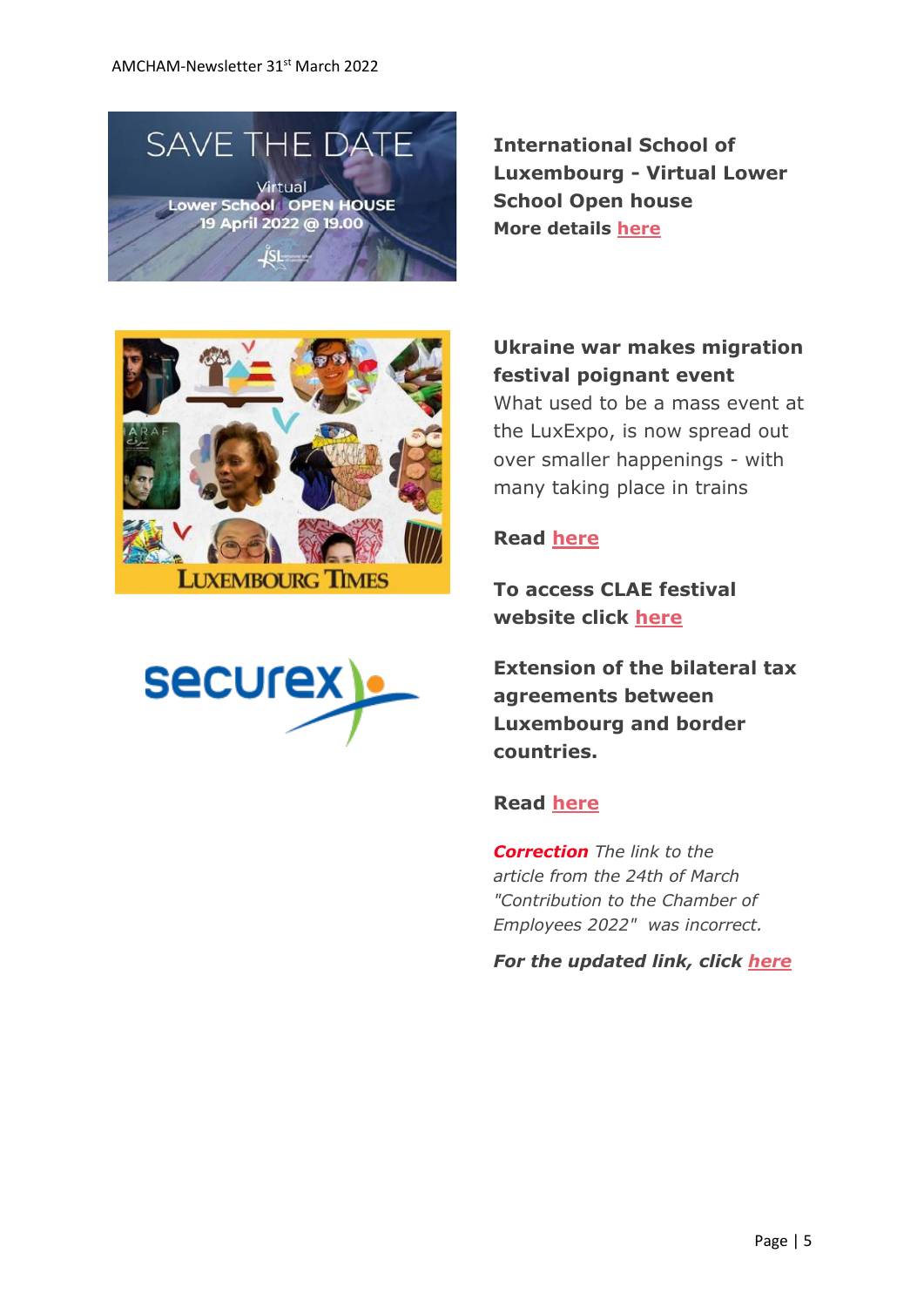

## **Profiling our AMCHAM Members**

Each week AMCHAM will highlight a few affiliated companies that we are proud to call our members.

#### **Click [here](https://send.lola.lu/t/d-l-fphkhk-tdxlhyduy-c/)**



 $CHE$ 

**Going into First year since the launch of the Amcham Member Benefits club, check out our web page [here](https://www.amcham.lu/amcham-benefits-club/)**

**Want to join the AMBC but you're not a member? Join [here](https://www.amcham.lu/amcham-benefits-club/ambc-card-for-non-members/)**

**New Partners [here](https://send.lola.lu/t/d-l-fphkhk-tdxlhyduy-f/)**

**Bunny Chow - South African street food**

**Recipe [here](https://send.lola.lu/t/d-l-fphkhk-tdxlhyduy-z/)**

*Upcoming Events*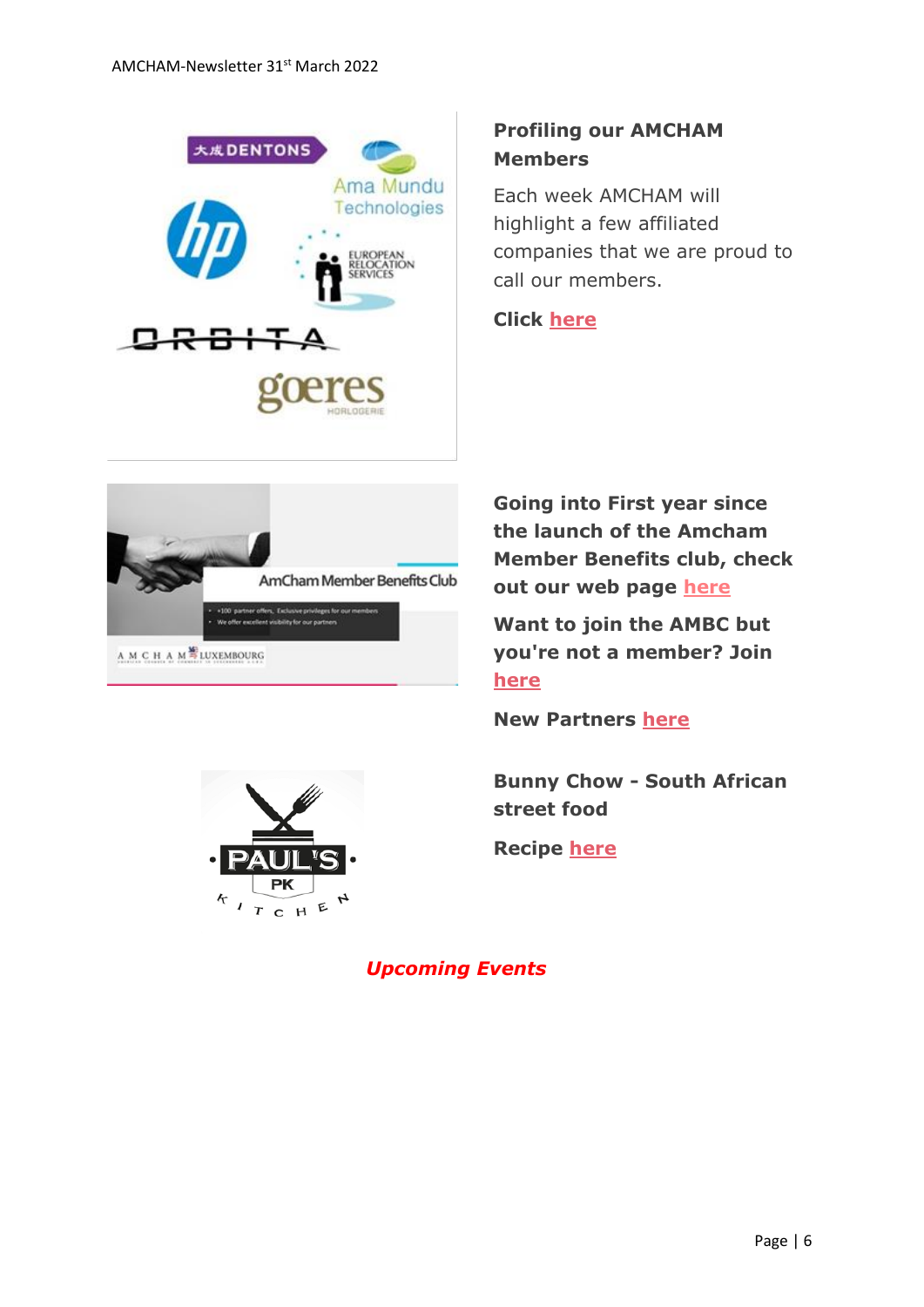

**ABAL Lunch with Fabrice Testa -Author, "Super Entrepreneurship Decoded" April 4th, 2022 12:00 – 14:00 Reserve your seat [here](https://www.amcham.lu/events/abal-lunch-with-fabrice-testa/)**



**ABAL Lunch introducing the American Ambassador to Luxembourg, Thomas M. Barrett.** *The original date of March 21st has been postponed to the date indicated below.*

**April 06th, 2022 12:00 - 14:00 Reserve your Seat [here](https://send.lola.lu/t/d-l-fouuo-tdxlhyduy-a/)**

#### **Welcome Newcomer Orientation classes**

To support the integration of refugees from Ukraine...

 **Saturdays - April 16, April 23 & April 30 9:00 – 17:00**

**Register [here](https://send.lola.lu/t/d-l-fouuo-tdxlhyduy-f/)**

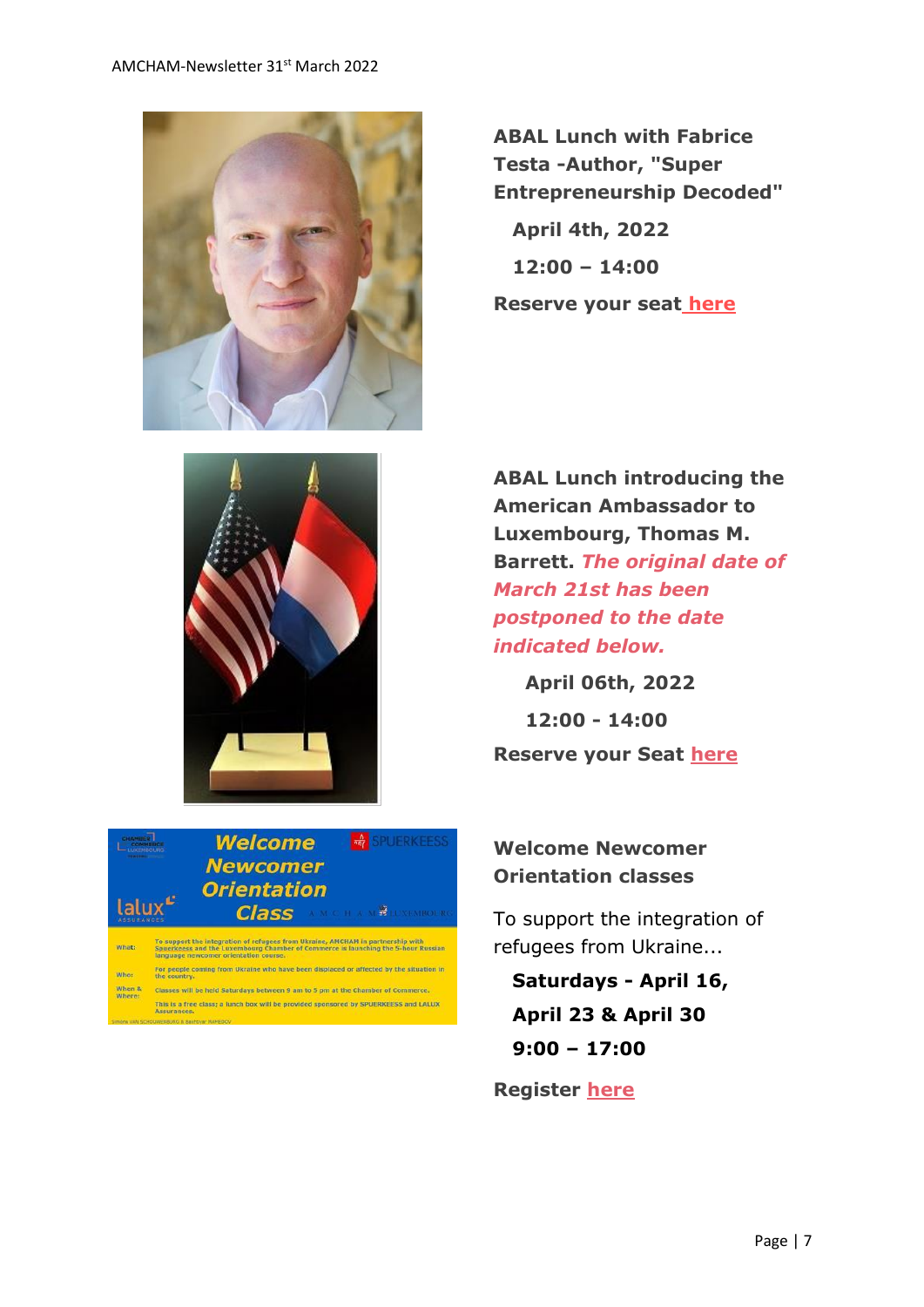

**ABAL Lunch with Philipp Mössner of GSK, "Cannabis Legalization and its impact on the Luxembourg Financial Centre"**

 **April 25th, 2022 12:00 - 14:00**

**Reserve your seat [h](https://send.lola.lu/t/d-l-flkluhk-tdxlhyduy-s/)[ere](https://send.lola.lu/t/d-l-flkluhk-tdxlhyduy-g/)**



**ABAL lunch with Patrick Meyer, Architect-Urbanist "Impact of the pandemic on the workplace development where will the journey be taking us?"**

 **May 2nd, 2022**

 **12:00 - 14:00**

**Reserve your seat [here](https://send.lola.lu/t/d-l-flkluhk-tdxlhyduy-w/) Take the Online Survey [here](https://send.lola.lu/t/d-l-flkluhk-tdxlhyduy-jl/)**

**ABAL Lunch with Ryan Bond, Head of Climate and Sustainability Insurance Innovation at Marsh. "Everything you need to know about Renewable Energy"**

 **May 16th, 2022**

 **12:00 – 14:00**

**Reserve your seat** *[here](https://send.lola.lu/t/d-l-flkluhk-tdxlhyduy-jr/)*